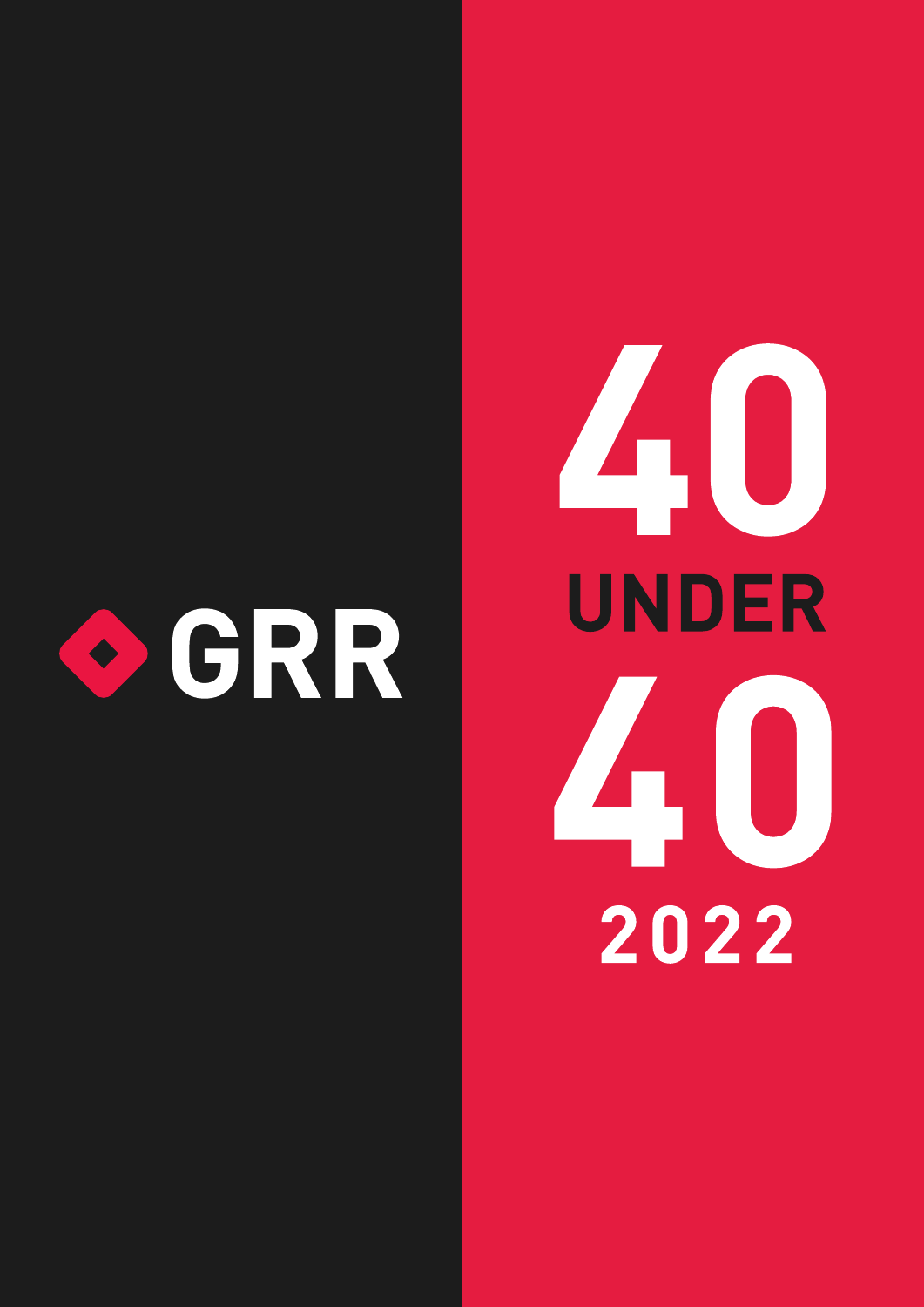



# **GEORGE KLIDONAS** PARTNER

LATHAM & WATKINS

#### **How did you end up in this line of work?**

My restructuring career began around the time of the 2008 financial crisis. I was a practicing litigator at the time, but I always gravitated towards the corporate side of the law.

After a few experiences with companies that were going through a restructuring, I decided to pursue my LLM in Bankruptcy at St John's University School of Law, where I also interned for the Judge Allan Gropper in the Southern District of New York. This supplemental education and experience opened the door for me to pursue a career in restructuring law.

## **What skillset is necessary to be a successful cross-border restructuring and insolvency practitioner?**

It is important to ways keep an open mind and be flexible in your thinking. This is particularly significant where insolvency is perceived differently by another country where you are attempting to achieve a cross-border restructuring.

Restructuring a company in the United States is oftentimes complex and fraught with challenges. Adding in an extra layer of challenge by introducing an international component can make the task that much more difficult. It is important for advisers to understand how non-US countries approach insolvency in order to better understand how to maximise value for the enterprise globally.

#### **What is the most valuable piece of advice you've received in your career?**

One practical piece of advice has been to habitually engage in self-reflection and think about my past experiences in depth. I conduct this this type of introspection often and I take the time to collect my thoughts to analyse where I have been, and where I am going in the upcoming year.